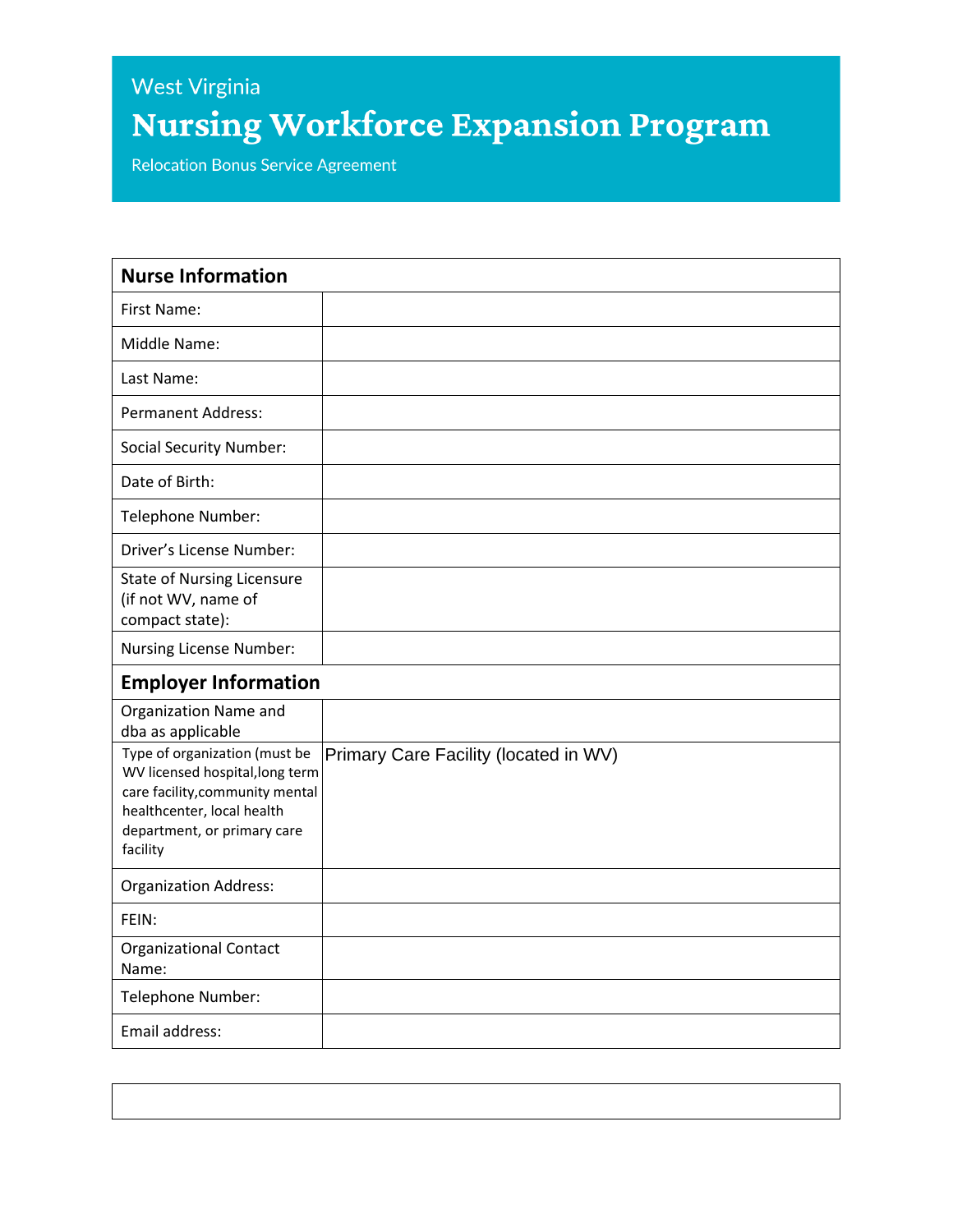## **West Virginia Nursing Workforce Expansion Program**

**Relocation Bonus Service Agreement** 

| <b>State Agency Information</b>      |                                                        |
|--------------------------------------|--------------------------------------------------------|
| <b>State Agency Name:</b>            | West Virginia Higher Education Policy Commission       |
| <b>State Agency Address:</b>         | 1018 Kanawha Blvd. East Suite 700 Charleston, WV 25301 |
| <b>State Agency Phone</b><br>Number: | 304.558.0838                                           |

## **Terms and Conditions**

- I. **PROGRAM DESCRIPTION**: Pursuant to the funds given by Governor Jim Justice in December 2021 to the West Virginia Higher Education Policy Commission, the Nursing Recruitment Relocation Bonus Program was established to attract nurses from other states to relocate to West Virginia to work as registered nurses in particular practice areas detailed below in response to the public health emergency created by the Covid-19 pandemic.
- II. **AWARD INFORMATION**: The award amount will be \$12,000 in exchange for relocation to West Virginia and one year of full-time service as a registered nurse while employed directly by a West Virginia licensed hospital, long-term care facility, community mental health center, local health department or primary care facility in a direct care role.
- III. **ATTESTMENT OF PROGRAM ELIGIBILITY**: I certify under penalty of law and disqualification from participation in this program, including return of any monies received, that I meet the following minimum conditions:
	- a. I am a graduate of an accredited program at an institution of higher education having obtained a degree preparing myself for registered nurse licensure in West Virginia.
	- b. I have sought and received a West Virginia registered nurse license or applicable nursing compact license qualifying me for practice in West Virginia.
	- c. I agree to be employed full-time in a direct care position by a West Virginia licensed hospital, long-term care facility, community mental health center, local health department, or primary care facility with an employment agreement commencing within the program period for a total of one year.
	- d. I have relocated to West Virginia and qualify for residency in the State.
	- e. I have provided and submitted the requested documents to my employer (see requested documents section).
- IV. **REPAYMENT**: I understand that if, in an effort to assist the state to respond to the public health emergency created by the Covid-19 pandemic, I am not employed full-time in a direct care position by a West Virginia licensed hospital, long term care facility, community mental health center, local health department, or primary care facility for one year from the signature on this agreement, or if I have not relocated to West Virginia during this time, I will be required to repay